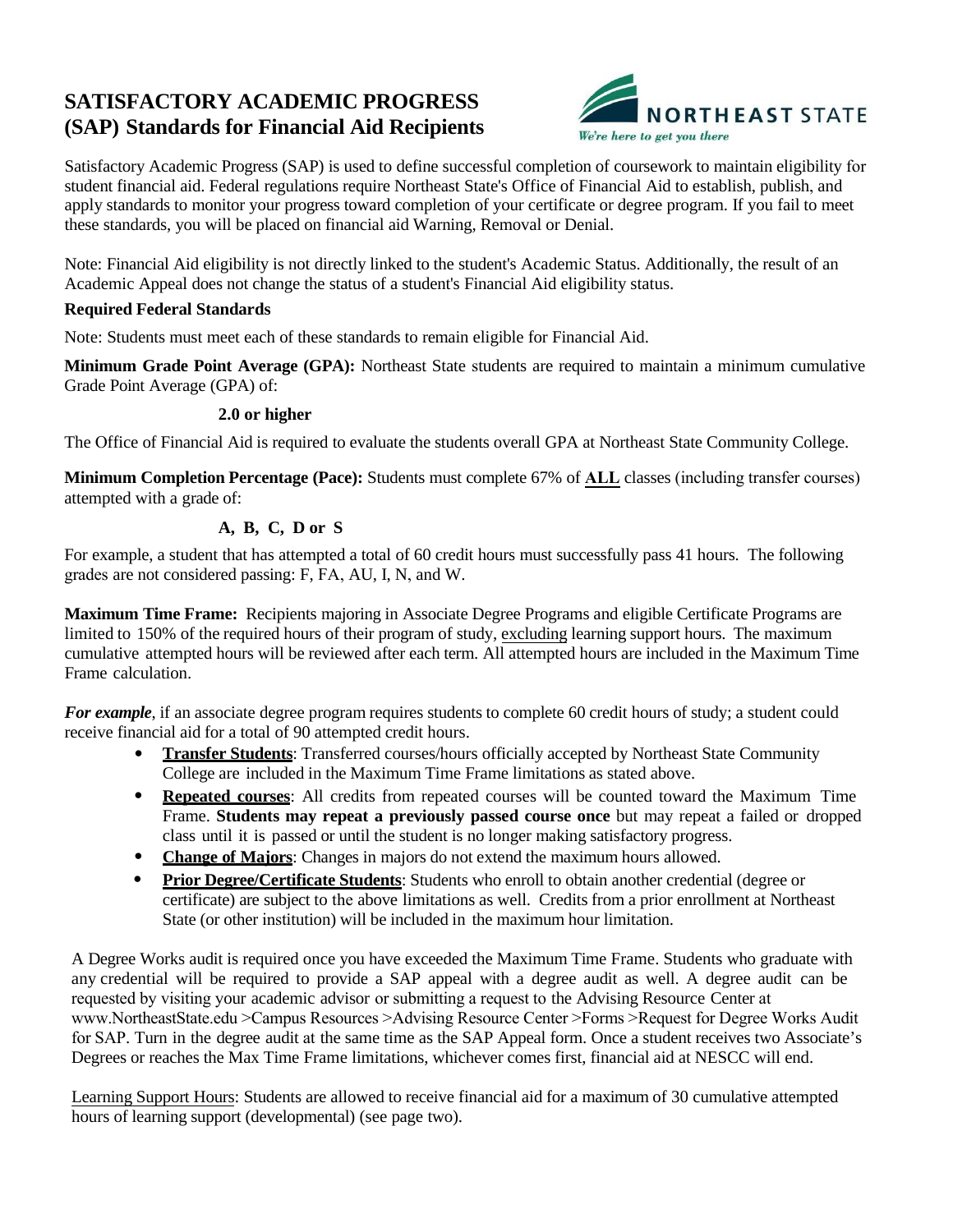## **FINANCIAL AID WARNING** and **REMOVAL**

**Warning** – The first time a student does not comply with the GPA and/or Pace standards, the student will be placed on financial aid warning. The student may receive financial aid for one more semester. The student's status will be evaluated after the "warning" term and must meet all required Financial Aid academic standards by the end of the following term to continue to be eligible to receive financial aid.

**Removal** – Students who are in warning status will be removed from financial aid if they **do not** make SAP according to the standards stated above. Additionally, any student who exceeds the Maximum Time Frame and/or graduates with any credential will be placed on Financial Aid Removal. Students who are placed on financial aid removal after grades are posted and reviewed or who pre-register for a subsequent semester **before** grades are evaluated will owe tuition and fees since they did not maintain satisfactory progress. The aid posted for future term will be cancelled as a result of being placed on financial aid removal. **Students are placed on Financial Aid Removal or Financial Aid Denial if any of these conditions occur:** 

- Students in "warning" status fail to meet SAP in their next semester of enrollment
- Students are placed on academic suspension
- Students fail to meet the conditions of the Financial Aid Academic Plan
- Students meet the Maximum Time Frame limitations
- Students who have graduated with any credentials (degree or certificate)

Students placed on Financial Aid Removal or Denial may continue to enroll at Northeast State **without** financial aid if they are eligible to re-enroll according to institutional policies and have the resources to pay their own fees. However, Financial Aid will not be disbursed to any student who is on Financial Aid Removal or Denial.

## **APPEAL TO REGAIN ELIGIBILITY**

Students who lose eligibility for Financial Aid can appeal that decision to the Office of Financial Aid. **Appeals will be considered for the following reasons:**

- Serious injury or illness of the student
- Death, serious injury/illness of immediate family member (mother, father, sibling, spouse, child)
- Family trauma which occurred during the semester in question
- Other extenuating circumstances (must be documented)

#### **Process for filing an appeal:**

- Complete (SAP) Appeal form. (Forms are available on the Northeast State website and in the Financial Aid Office).
- Include a detailed statement indicating what occurred that resulted in unsatisfactory academic progress and what has changed that will now allow for student success. **Make sure to sign and date your statement.**
- A Degree Works audit is necessary if you have exceeded the Maximum Time Frame or have graduated with any credential.

Submit the appeal and accompanying documents to the Financial Aid Office. **An appeal must be complete. An appeal that is submitted after the census of a term will be considered for the next enrollment period.** A SAP Committee will review your appeal and send a response. The response will be available via MyNortheast and either a letter will be sent to the address you have listed with the Office of Admissions & Records or an email will be sent to your Northeast State email address.